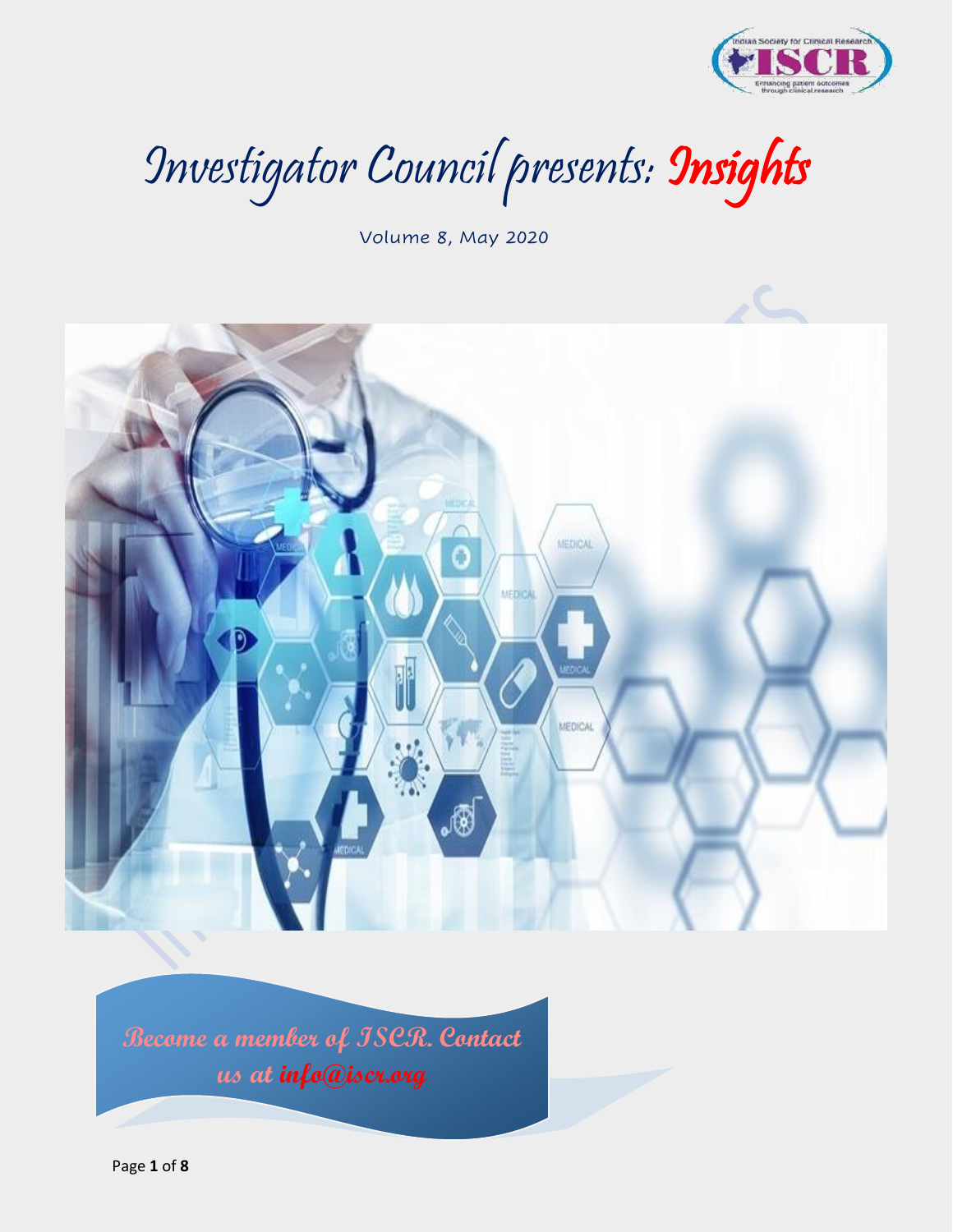

## This edition contains

- ➢ International Clinical Trials Day (ICTD) 2020
- ➢ National Guidelines for Ethics Committees Reviewing Biomedical & Health Research During COVID-19 Pandemic (April 2020) [https://www.icmr.gov.in/pdf/covid/techdoc/EC\\_Guidance\\_COVID19\\_06052020.pdf](https://www.icmr.gov.in/pdf/covid/techdoc/EC_Guidance_COVID19_06052020.pdf)
- ➢ Changing Trends in COVID-19 Era : Changing Trends in way Clinical Trials are conducted, General Perspective of Audit trends
- ➢ Recommended Best practices while resuming patient and trial management
- ➢ Investigator's Column: Telemedicine in Clinical Research 5 Solutions for the Pandemic Era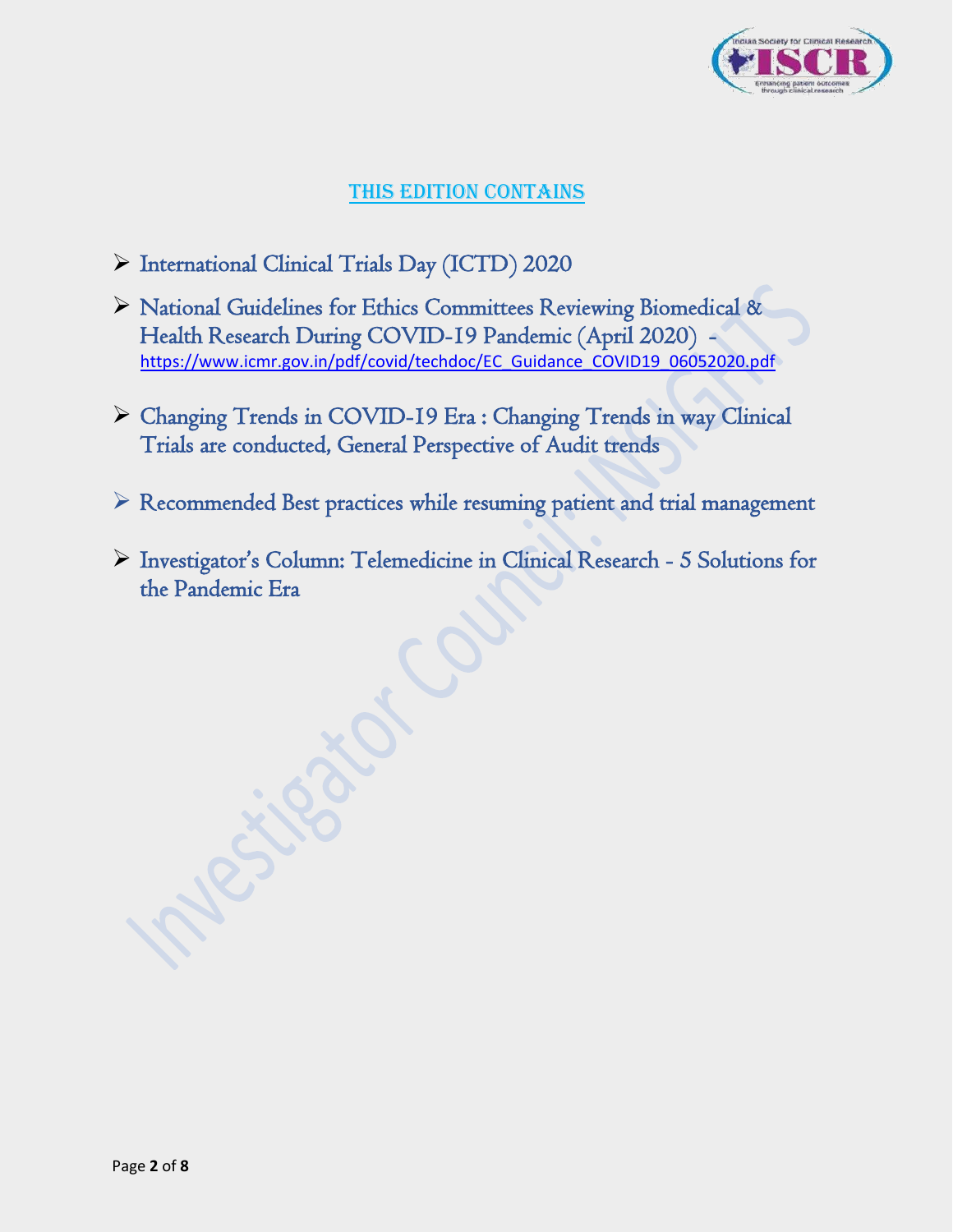

## International Clinical Trials Day

*Commemoration of the first controlled clinical trial promotes increased awareness of the important work clinical trials do today by raising clinical trial awareness and honoring clinical research professionals and patients across the globe that make scientific advances and new therapies possible.*

method hypotheses analyzing inform ries develop cumentation me

# Research That Matters

There is a very good reason for celebrating Clinical Trials Day this year, on May 20, with all



the efforts put in by the healthcare fraternity to manage the corona virus situation and also to find a potential cure for this pandemic. In 2005, International Clinical Trials Day was launched to commemorate the very first controlled clinical trial in 1747. The purpose of this day, which has expanded into an awareness week in many parts of the world, is to remind the public of the importance in participating in clinical research while recognizing the dedicated professionals that make the

research possible.

### **How it All Started: The First Clinical Trial**

Scurvy has been a fatal ailment that would cause gum deterioration, open sores and ultimately death for sailors, for as long as humans had embarked on long sea journeys; some sources claim that across history, millions of sailors have succumbed to the

disease. James Lind was a Scottish surgeon serving aboard the British gun ship HMS Salisbury when 12 of his fellow sailors showed signs of scurvy. Seeking to prove a theory that the putrefaction of the body could be prevented with acids, he divided the sailors into six groups – each receiving a different dietary supplement. The groups were treated with cider, diluted sulfuric acid, vinegar, sea water, an expectorant, and two oranges and a lemon.



The experiment began on May 20, 1747 and within days, despite running out of citrus fruit, the men treated with oranges and lemons recovered and returned to active duty – the only sailors to show any improvement. While no modern ethics Committee would approve Lind's experiment today (there was no control group), this is generally regarded as the first controlled clinical trial. The trial conditions were standardized for his subjects-kept under similar conditions, fed the same diet aside from the supplements.



### **Where We Are Today**

Several centuries after the first clinical trial, modern medicine has come a long way in testing the efficacy, safety, side effects and more. Controlled clinical trials have resulted in virtually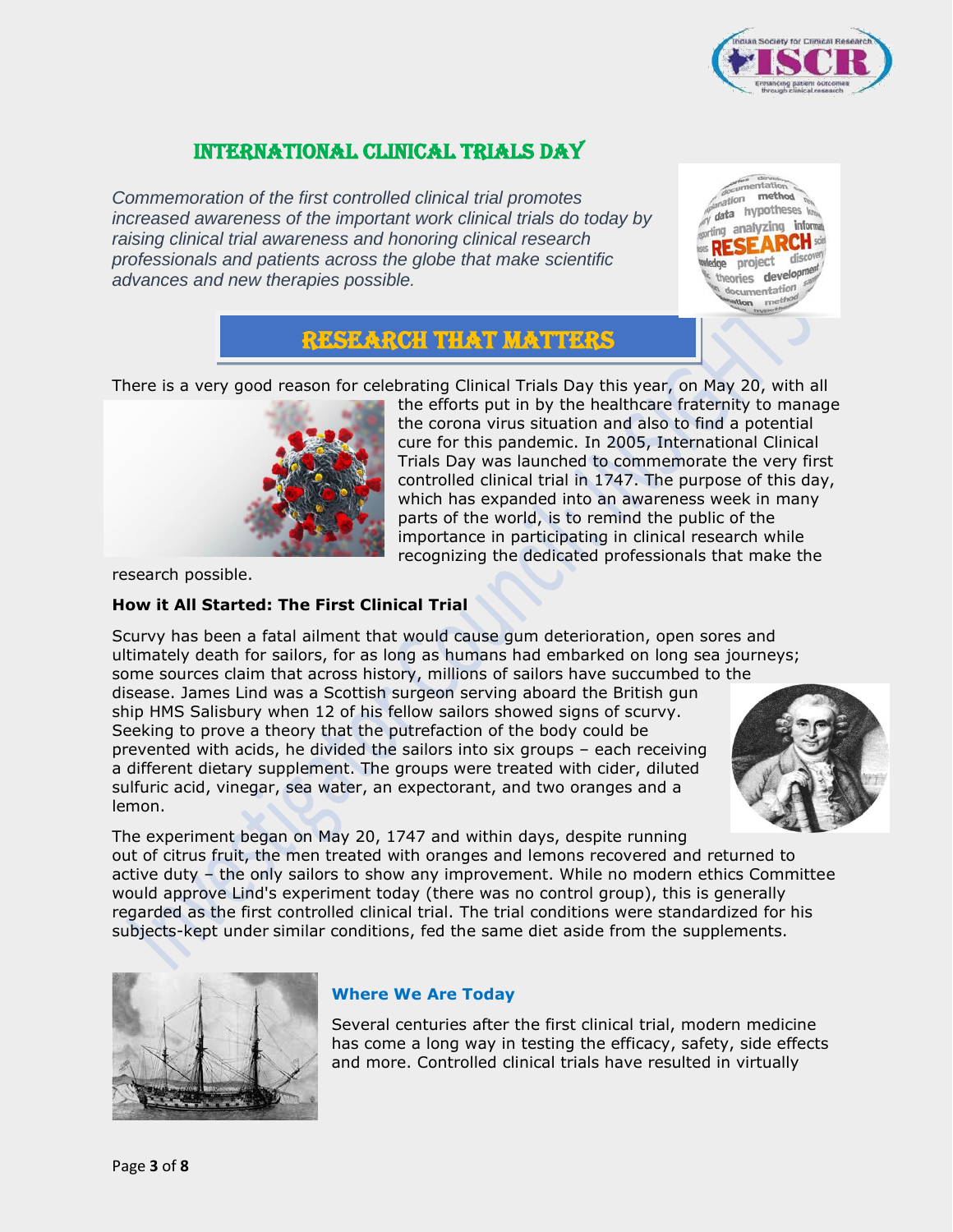

almost all advances in modern medicine and treatment and are the global standard for the development of new therapies today.

Despite the known benefits of clinical trials, there are obstacles to research even today. Clinical trials are under-enrolled and difficult to fill. Available data suggests that only a small percent of the population have ever participated in a clinical trial, with the greatest cause being lack of awareness. Evidence suggests that the public has never or rarely considered clinical trials as an option, including patients suffering from a chronic or rare condition have only participated in trials at a very low rate when compared to disease incidence in our country.

So together as part of this community, let's spread the good word to increase awareness of research among the general population and encourage participation in clinical trials for the betterment of mankind.

\*\*\*\*\*\*\*\*\*\*\*\*\*\*\*\*\*\*\*\*\*\*\*\*\*\*\*\*\*\*\*\*\*\*\*\*\*\*\*\*\*\*\*\*\*\*\*\*\*\*\*\*\*\*\*\*\*\*\*\*\*\*\*\*\*\*\*\*\*\*\*\*\*\*\*\*\*\*\*\*\*\*\*

# National Guidelines for ethics committees reviewing biomedical & health research during covid-19 pandemic

In the ongoing COVID-19 pandemic situation, research has to take the front stage in order to tackle the novel challenges that have come to the fore in an unprecedented manner. Hence, Indian Council of Medical Research (ICMR) has released a set of Guidelines in April 2020 for the Ethics Committees involved in the review of Biomedical and Health Research projects during COVID-19 Pandemic to ensure continuity of critical research activities.

Some of the salient features of these guidelines include:

- Maintaining Privacy and Confidentiality
- \* Community Engagement
- Storage of Biological Material and Datasets
- \* Public Health and Socio-behavioral Research
- Ethical Review Procedures to prioritize trials on urgency basis
- Decisions regarding ongoing studies
- \* Review of new non-COVID Research
- Innovative and secure consenting procedures (LAR, eConsent, Consent Waiver)
- \* Inclusion of COVID-19 patients under vulnerable category
- Consideration for psychological needs and mental health of persons tested positive for COVID-19, their families and health care workers
- \* Provision for electronic submission and review of research proposals

For a detailed review of the guidelines, please refer to the guidance document via below link: [https://www.icmr.gov.in/pdf/covid/techdoc/EC\\_Guidance\\_COVID19\\_06052020.pdf](https://www.icmr.gov.in/pdf/covid/techdoc/EC_Guidance_COVID19_06052020.pdf)

\*\*\*\*\*\*\*\*\*\*\*\*\*\*\*\*\*\*\*\*\*\*\*\*\*\*\*\*\*\*\*\*\*\*\*\*\*\*\*\*\*\*\*\*\*\*\*\*\*\*\*\*\*\*\*\*\*\*\*\*\*\*\*\*\*\*\*\*\*\*\*\*\*\*\*\*\*\*\*\*\*\*\*\*\*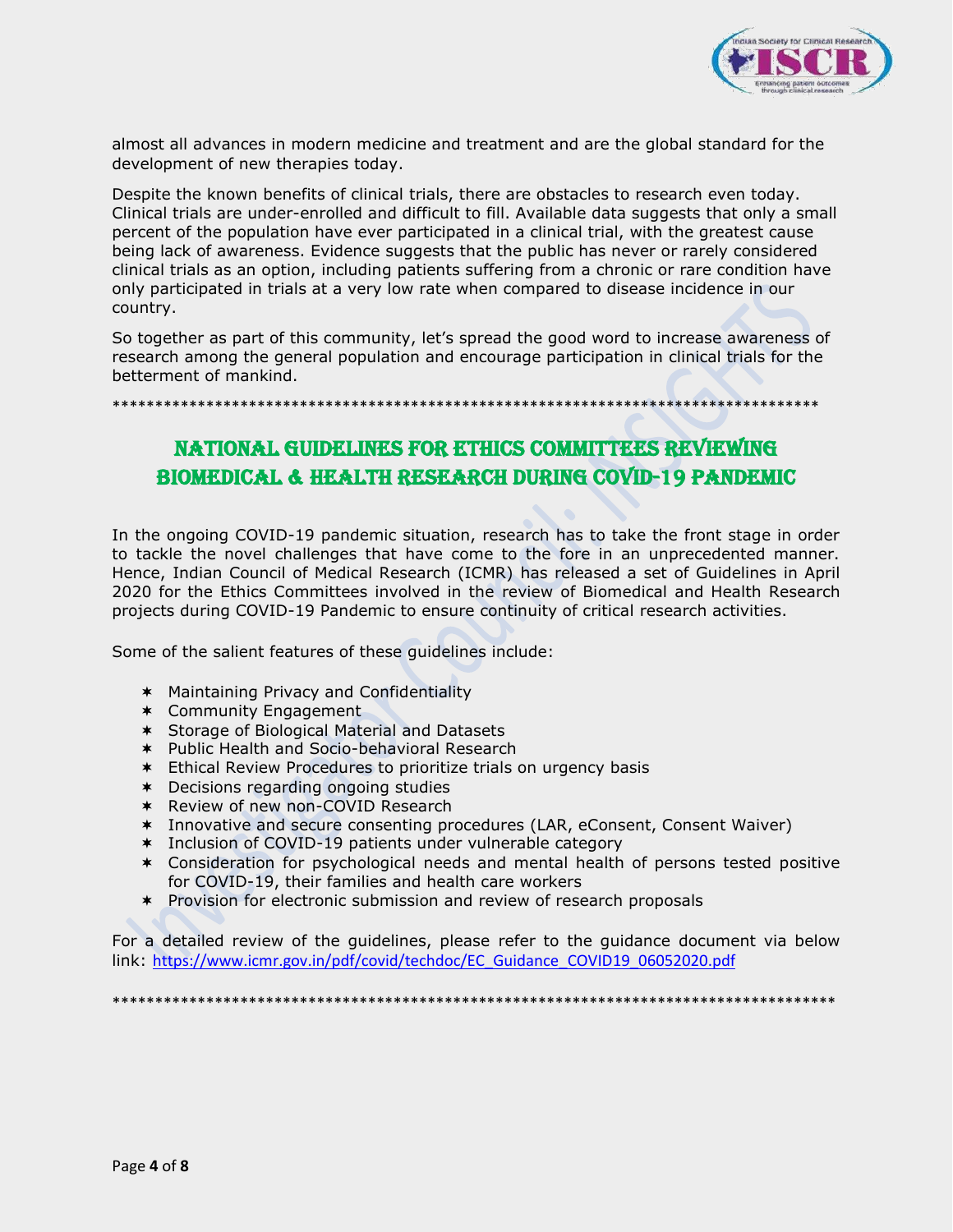

## Changing Trends in COVID-19 Era

### **1. Changing Trends in way Clinical Trials are conducted:**



### **2. General Perspective on Audit Trends:**

We are currently living in a world of increasing uncertainty due to the global spread of COVID-19 which has resulted in many restrictions. This crisis has changed the way Life Science companies approach working practices within the research world which can sway in many directions. However, medical fraternity, clinical researchers, support staff and Regulators have been resilient in adapting to these challenges and are forced to look for new solutions that allow them to ensure business continuity and efficient patient protection. No matter what the situation is, all regulators are clear on one thing: **COMPLIANCE!** It is always obligatory to maintain compliance with applicable regulations while ensuring that patient's rights, safety, and wellbeing are always protected.

To accommodate these testing times, many sponsors (and even regulators) are looking at new ways to conduct Quality Assurance audits without being physically present on site. Most sponsors and consultancies are coming up with a solution of remote audits. Although, the concept of 'remote audit' was always into existence, it has now become more evident and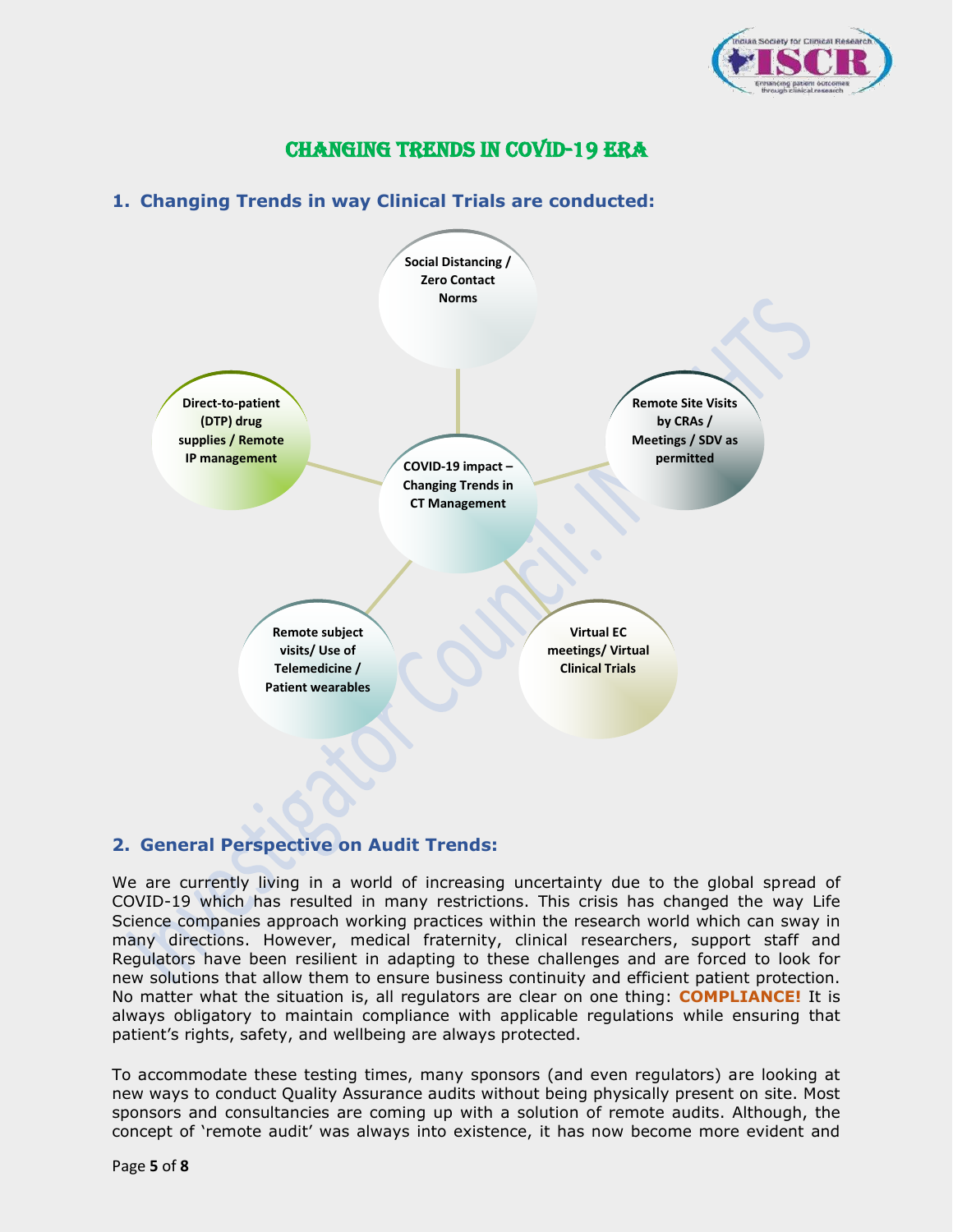

acceptable. There are number of variants of remote auditing and new technologies help to facilitate remote review.

Few examples of remote audits include:

- \* Remote system audit of Contract Research Organisation
- $*$  Remote clinical database review
- \* Remote assessment of investigator site
- Remote computer system compliance audit
- Remote laboratory audit (central as well as local)
- $*$  Remote safety monitoring audit

If your sponsor decides to conduct remote audit of your facility, please contact them to understand what is expected of you. Remote audits have its limitations but are acceptable in times like this.

Remember, no matter the situation, it is always important to maintain adequate oversight of your trial and its related compliance. Remote audit helps you to keep that oversight and may soon become the new norm of auditing.

**\*\*\*\*\*\*\*\*\*\*\*\*\*\*\*\*\*\*\*\*\*\*\*\*\*\*\*\*\*\*\*\*\*\*\*\*\*\*\*\*\*\*\*\*\*\*\*\*\*\*\*\*\*\*\*\*\*\***

## Recommended Best practices while resuming patient and trial management

Make a phone call 1-2 days prior to scheduled visit to check well being Remind the patient to carry the prescriptions, medical documents, ID cards, etc. to avoid any disruptions in travel

Encourage patients to use their own transport and avoid public transport if possible

Inform patients in case of any change in hospital entry due to<br>restrictions and guide till they enter the department.

Screen patients for COVID-19 (screening questionnaire, thermal screening etc.)

Take prior appointments with specific team to minimize patient time at hospital.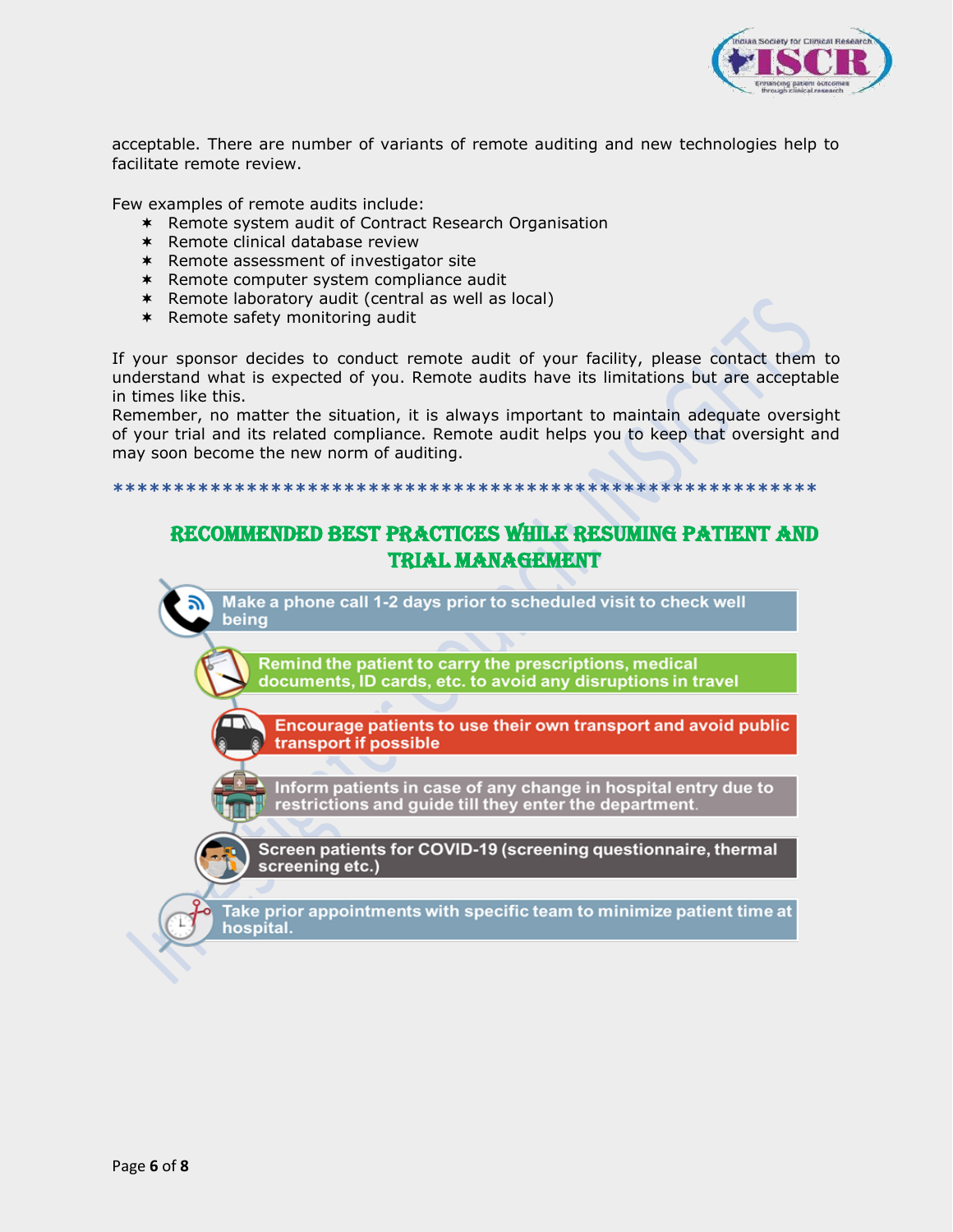

### Investigator's Column

### **Telemedicine in Clinical Research: 5 Solutions for the Pandemic Era**

Clinical research has never been more important in human history. As the world stands still with no clear treatment in sight for the COVID19 pandemic it is imperative that anecdotal medicine gives way to time tested evidence based clinical trials-based decision making. Despite the apparent hopelessness of the situation there is an uprising of innovation, collaboration and creativity that is fueling our rapid journey to end the pandemic. In the meantime, we must go back to the basics of research and validate solutions for safety, efficacy and reliability. The SARS-CoV-2 virus is just another virus. Granted it has multiple manifestations of disease and seems to create new pathophysiologic inroads everyday. Yet it is a virus and mankind has learnt to overcome or coexist with many other similar creations of nature. The treatment of the COVID19 syndrome will need a concerted effort to systematically test the most relevant techniques for the maximum benefit with the least side effects at a cost that will not bankrupt economies any further. There is light at the end of the tunnel. As of May 12,2020, there were 1358 registered research studies on [clinicaltrials.gov.](http://clinicaltrials.gov/) There has been a rapid rise in the number of ideas and the geographic distribution has also been widespread. Good clinical research needs a good protocol executed flawlessly by a committed team. We may consider funding to be the backbone of research but in my opinion, it is the individual researcher and their team which has discipline and an attention to detail that is crucial. There are no shortcuts. Most good research is meticulous, appropriately paced and transparent. It is this process that is also the most challenging. The need for a clinical research coordinator and a research organization cannot be understated. The workflows that have developed so far are important foundations for progress in clinical research in India.

The COVID19 pandemic has thrown open former barriers in many ways. Translational work is now being contemplated to move from the bedside to the bench. Social experiments at a population level are ongoing. People have turned citizen scientists and are documenting in vivid detail their health status and the impact of COVID19. Designers and makers are creating parts and tools within days using 3D printing instead of the usual prolonged timelines.

One specific area that can be immediately implemented and result in efficient as well as cost effective outcomes is the use of remote technology. Here are five solutions that can transform how clinical research is done. There is absolutely a continued need for close monitoring of all facets of the clinical trial and research process. In fact, there is now an opportunity to remove redundant, time consuming expensive old templates and look afresh at how research can benefit from the use of telemedicine systems.

- **1. Recruitment:** The use of social media to advertise a clinical trial as well as engage interested participants is almost a necessity today. Potential trial participants can be interviewed and given an opportunity to ask questions and have a detailed informed consent process that can be moderated and recorded. Group discussions with several trial members as well as with many potential enrollees can be done simultaneously. The savings in time spent without traveling, money saved and the impact on carbon savings to the environment are likely quite large. Just as verification of identity is crucial for banking and telemedicine, the same safeguards can be put in place.
- **2. Education:** The role of the investigator is critical to the success of a trial. The reality is that most researchers are busy clinicians who may have several responsibilities. It will help to rapidly create content to educate and engage with the investigator team. Even at planning stages it may be faster to have a five-minute conversation to ascertain feasibility rather than wait weeks for a piece of paper to return with vague details. Likewise all staff involved and even patients can be educated on the basis of the trial as well as the logistics and integral regulatory components.